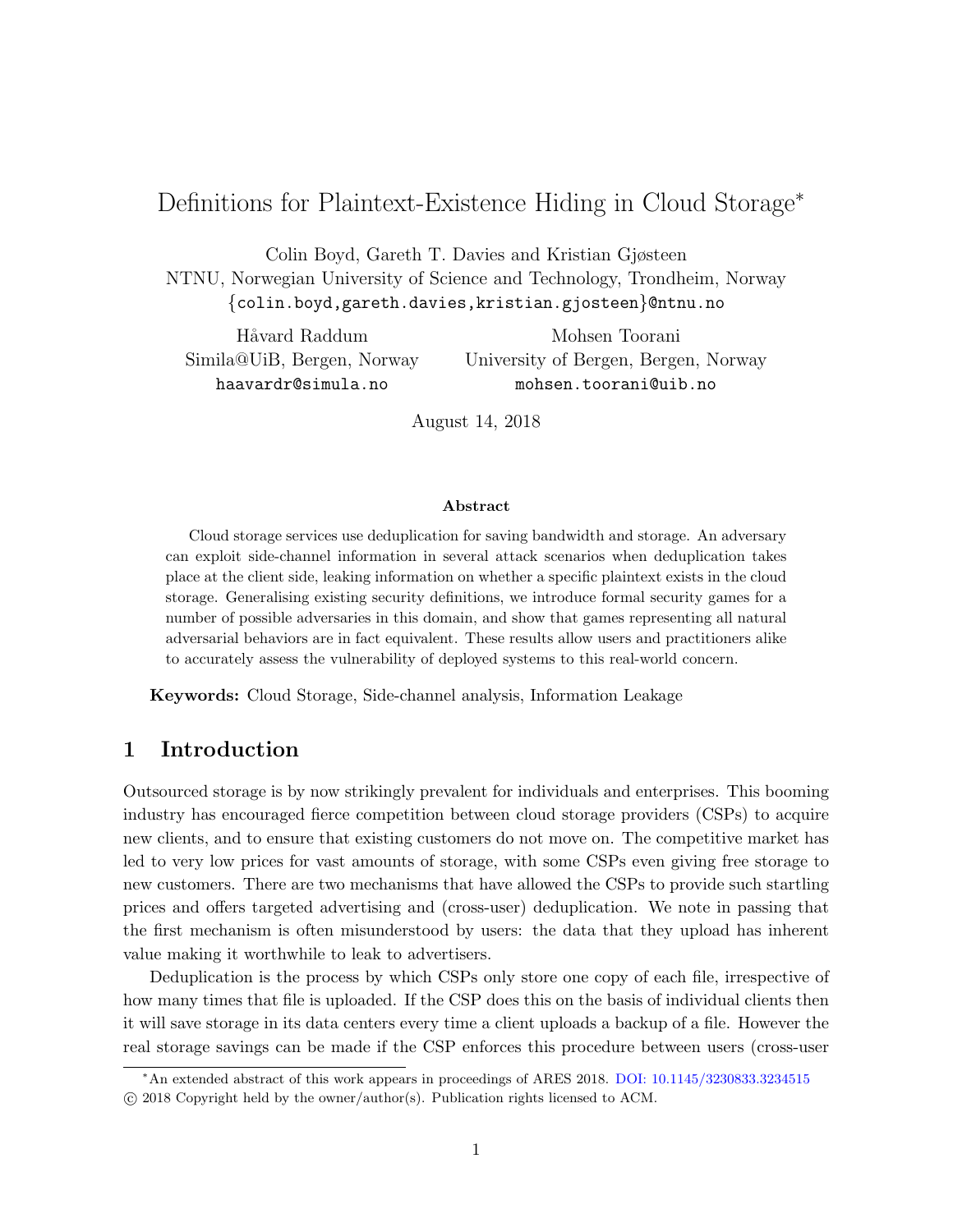<span id="page-1-1"></span>deduplication): if Alice uploads a popular movie file and Bob subsequently wants to upload the same movie, the server only stores one copy and attaches a pointer to both Alice and Bob. In addition to a storage saving, the CSP can also save bandwidth by insisting that deduplication is done at the client side. Fig. [1](#page-1-0) depicts the data flow in so-called client-side deduplication: a client initially sends a short descriptor (hash) of the file, the server then checks its storage and signals the client to upload the file only if the server does not have the hash value stored already.

The introduction of cross-user deduplication is good news for CSPs since they can pass on their savings to users in the form of lower prices. However, there is a potential conflict between deduplication and security since a user who encrypts files before uploading them destroys the server's ability to identify identical files. Several attempts have been made to provide secure deduplication [\[SKH17,](#page-14-0) [BKR13,](#page-12-0) [KBR13,](#page-13-0) [LAP15a,](#page-13-1) [LDLA18,](#page-13-2) [LQLL16,](#page-13-3) [SSAK14,](#page-14-1) [SGLM08,](#page-14-2) [Dua14\]](#page-13-4) which allow client-side encryption without preventing deduplication. Such schemes have typically used deterministic encryption and message-dependent keys so that all encryptions of the same file are identical. This leads to degraded cryptographic security, and does not negate the following side channel that is present in all client-side deduplicating storage systems.

If the server informs the client that it does not require transmission of the full file then this (inherently) informs the client that at least one copy of the file has already been stored by the server. This side channel has been studied in the literature  $[HPS10, MSL<sup>+11</sup>, HLY<sup>+15</sup>, ABD<sup>+17</sup>]$  $[HPS10, MSL<sup>+11</sup>, HLY<sup>+15</sup>, ABD<sup>+17</sup>]$  $[HPS10, MSL<sup>+11</sup>, HLY<sup>+15</sup>, ABD<sup>+17</sup>]$  $[HPS10, MSL<sup>+11</sup>, HLY<sup>+15</sup>, ABD<sup>+17</sup>]$  $[HPS10, MSL<sup>+11</sup>, HLY<sup>+15</sup>, ABD<sup>+17</sup>]$  $[HPS10, MSL<sup>+11</sup>, HLY<sup>+15</sup>, ABD<sup>+17</sup>]$  $[HPS10, MSL<sup>+11</sup>, HLY<sup>+15</sup>, ABD<sup>+17</sup>]$  $[HPS10, MSL<sup>+11</sup>, HLY<sup>+15</sup>, ABD<sup>+17</sup>]$ and defending against it is intuitively straightforward: instead of producing  $sig = 1$  (please send full file) when a file is first uploaded and  $sig = 0$  (i.e. file already stored, no need to upload) for each subsequent upload, the server can return a noisy value that selects the signal according to some distribution for uploads (clearly the first upload necessitates  $sig = 1$ ). This creates a clear tradeoff between security (probability that an adversarial client can infer storage status of some file) and efficiency (number of expected uploads of each file).

The security–efficiency tradeoff was observed by Armknecht et al.  $[ABD+17]$  $[ABD+17]$ , who also presented an indistinguishability-based security experiment to reflect adversarial capability in this attack scenario. However their model was very limited: it only considered an adversary that wished to learn whether a file was stored on the server or not – the archetypal example involves an employment contract of a person who uses the same CSP as the attacker. In many situations this analysis may not be sufficient. Consider that instead of trying to learn whether a contract



<span id="page-1-0"></span>Figure 1: Information flow in client-side deduplication.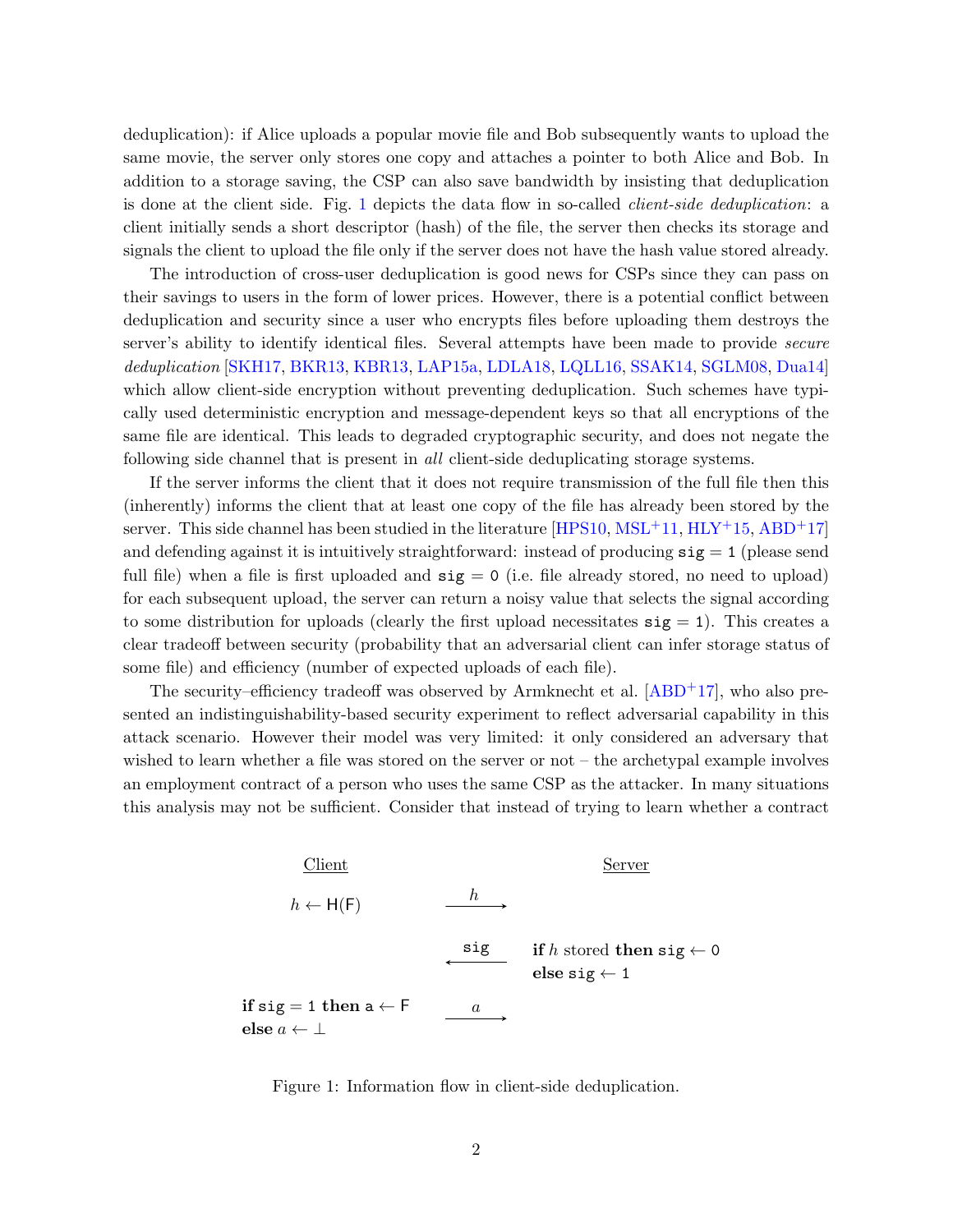<span id="page-2-0"></span>is stored or not, the attacker Eve knows that Alice has stored her contract with the CSP and additionally knows many of the details (formatting, common text etc.) of such contracts, and creates a template file for this low-entropy document. Eve then performs the attack on each of these candidates, and if she receives  $sig = 0$  for any of them then she knows that she has found a match with Alice's real contract. This leaves a gap since it is not a priori clear whether an optimal solution for one security experiment is the same as for other natural experiments.

The goal of this paper is to fill this gap by providing a general security experiment for this attack vector. Further, we show that our definition is in fact equivalent to the one posited by Armknecht et al.  $[ABD+17]$  $[ABD+17]$ , answering an open question from their work. This rigor will allow practitioners to accurately judge the risk to their systems posed by these real-world attack vectors, which subsequently allows users to make an informed decision about the security threats posed to their files. Continuing in this vein, we consider a generic security experiment for the effect of this class of attacks on fully-fledged cloud storage protocols. Such an approach has been missing from the literature so far, and this framework could potentially allow modular and natural analysis of the threat landscape in outsourced storage.

### 2 Notation

In this paper  $x \leftarrow F(y)$  means that we assign x the output of procedure F on input of y. The code  $x \stackrel{\$}{\leftarrow} S$  indicates that either x has been chosen uniformly from set S, or according to some distribution S. For vector **x**, denote the number of components of **x** by  $|\mathbf{x}|$ , and the i<sup>th</sup> component of x by  $x[i]$ . We refer to users to mean entities that own an account with a CSP, and clients that represent the devices owned by users.

Our definitions of security follow the cryptographic literature by using a formal game that is played between a challenger and an idealized adversary. This adversary has access to some oracles and attempts to perform some task that defines success. This allows analysis of primitives and protocols via reductions to existing definitions or hard problems. If a reduction calls one of its own oracles then we indicate this by underlining the call. Pseudocode return  $b' \stackrel{?}{=} b$ is used as shorthand for if  $b' = b$  then return 1 // else return 0, with an output of 1 indicating adversarial success. We choose to follow the concrete security framework: an adversary's advantage is defined in terms of some generic security experiment and a protocol or primitive's security is then defined in terms of comparative statements and reductions. This removes a need for security parameters and a definition of a negligible-advantage adversary: a decision of particular utility in the cloud setting due to the vast computational capabilities of CSPs. If an adversary's probability of success is worse than guessing then we assume an automatic normalization to an adversary that is better than by guessing (this is possible since all of our adversaries output either a bit or an integer value). This assumption removes the requirement for absolute values in advantage statements.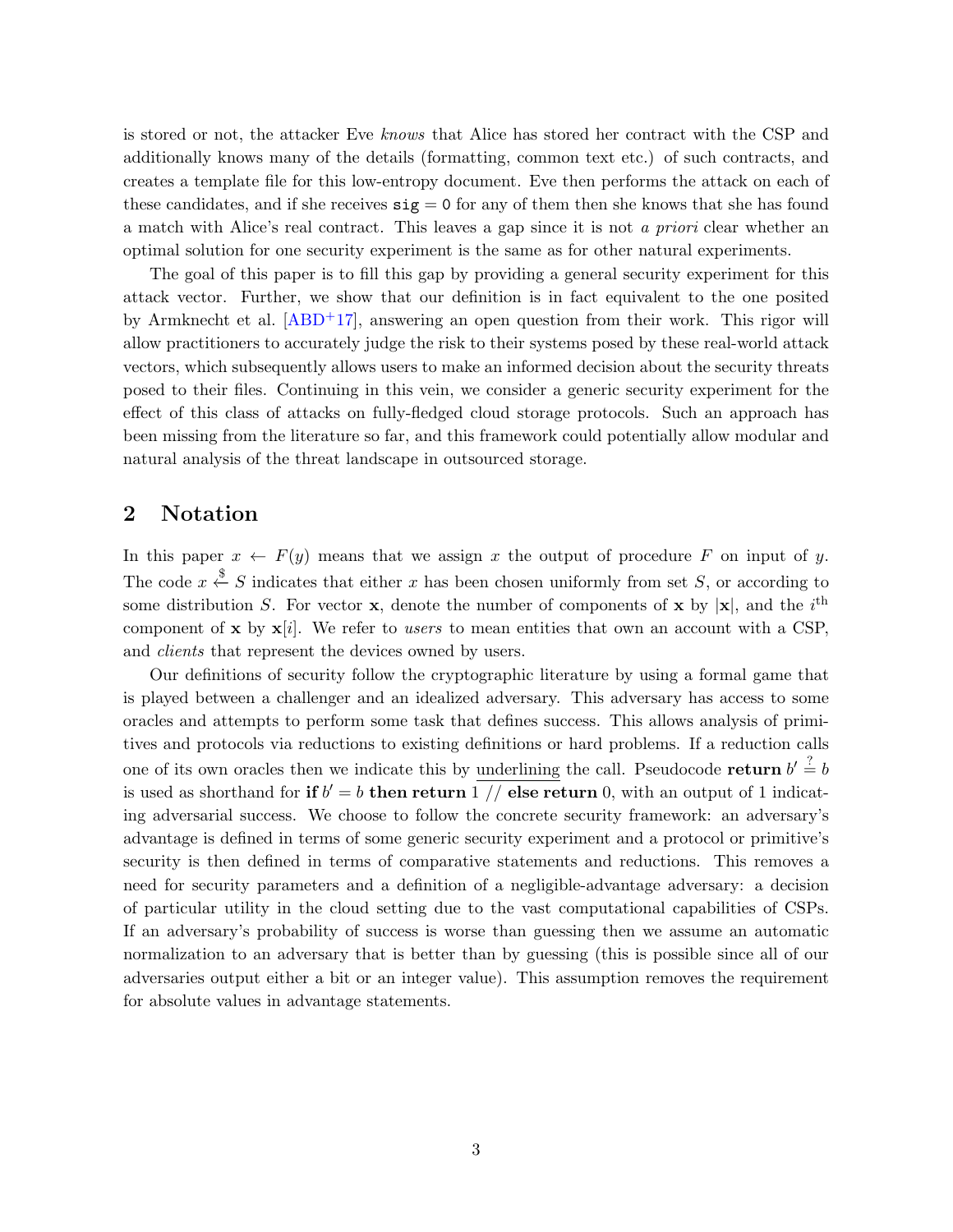## <span id="page-3-0"></span>3 Plaintext Hiding in Deduplicating Storage Systems

Client-side deduplication provides savings in both storage and bandwidth. To upload a file, the client first uploads a short descriptor (usually a hash) of the file and then receives a signal that informs the client whether or not to go ahead with the full file upload. These savings come at a clear cost: when the server informs a client that it does not require a file to be uploaded then that client learns that the file is certainly already stored on the server. Most storage services that employ client-side deduplication will do the most simple and efficient solution: after a file has been uploaded once, tell all subsequent uploaders not to upload. If the server wishes to keep the storage status of a file hidden from other users then it must use some deduplication threshold selection strategy to choose how many times to ask for that file to be uploaded before informing clients that uploading the full file is not needed.

In secure deduplication schemes [\[SGLM08,](#page-14-2) [BKR13,](#page-12-0) [KBR13,](#page-13-0) [Dua14,](#page-13-4) [SSAK14,](#page-14-1) [LAP15a,](#page-13-1) [LQLL16,](#page-13-3) [LDLA18\]](#page-13-2), this 'file' is a ciphertext. These schemes attempt to hide the existence of the underlying plaintext on the storage from both clients and servers. However, in the client-side deduplication even with uploading the ciphertext, the existence of the corresponding plaintext can de easily deduced from the signal that the client receives from the server which indicates whether or not to upload data.

Harnik et al. (HPS) [\[HPS10\]](#page-13-5) (and subsequently Mulazzani et al. [\[MSL](#page-13-6)+11], Pulls [\[Pul11\]](#page-14-3) and Hovhannisyan et al.  $[HLY^+15]$  $[HLY^+15]$  discussed the implications of this side channel in terms of three attacks:

- 1. Identifying files: to identify storage of an incriminating file on the cloud, and possibly identifying its owner later with the help of law enforcement access.
- 2. Learning file contents: to guess the contents of a file and infer its existence in the cloud.
- 3. Covert channels: to use the existence or non-existence of a specific file on the cloud as a covert communication channel.

HPS noted that the mechanism for performing all of the above attacks is the same, and this was modelled more formally by Armknecht et al. [\[ABD](#page-12-1)<sup>+17]</sup> (henceforth ABDGT). However ABDGT's nomenclature – indistinguishability under existence-of-file attack (IND-EFA) – is imprecise: security definitions are normally expressed as  $\{goal\}$ - $\{cap\}$  for some property goal that a satisfying scheme will possess (e.g. indistinguishability of ciphertexts) and some capability cap that we suppose for an adversary (e.g. a chosen plaintext oracle). Thus we propose this notion should be called Plaintext-Existence Hiding under Chosen Store-Signal Attack (PEH-CSSA).

ABDGT considered a security experiment in which the adversary submits one file to a challenger, the challenger then flips a coin and either stores the file or not. The adversary then has access to an oracle that when fed a file, returns the (binary) deduplication signal. This game directly models the second HPS attack: Eve suspects that Alice, who also uses the same cloud storage provider, has stored her employment contract with the CSP. She then uploads the suspected contract and uses the deduplication signal to infer the storage status of Alice's contract. Any storage protocol that does not try to hide the storage status will not meet this notion of security. ABDGT went on to show that randomly choosing the deduplication threshold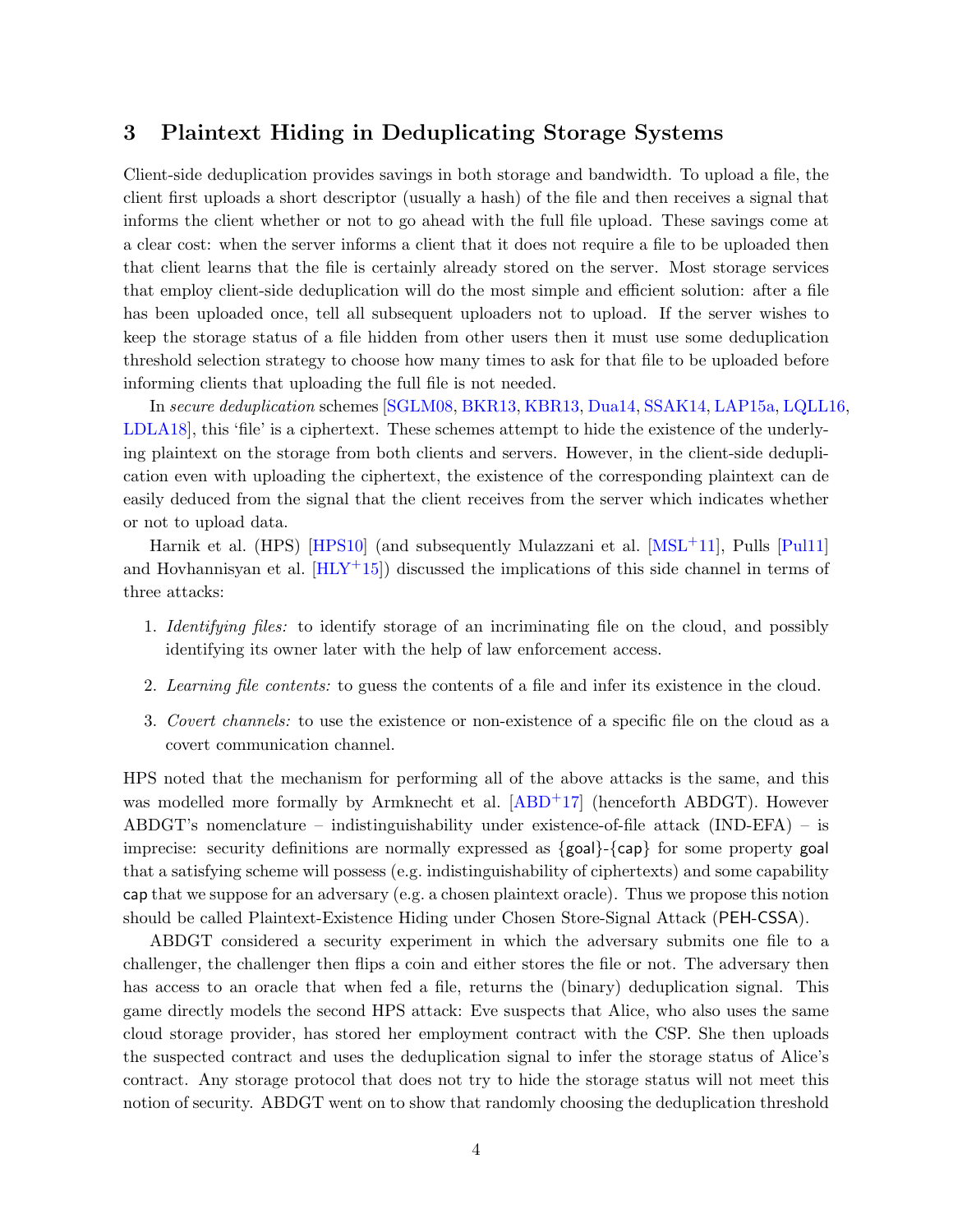(the number of times a file is to be uploaded before the server tells clients not to send the file) balances security and efficiency.

An arguably more natural model for attacks aimed at learning file contents considers a dishonest client that knows that one of a set N of files is stored on the server. The client attempts to glean which one is stored (obvious example: Eve attempts to learn Alice's salary knowing that it can be one of finitely many values). ABDGT acknowledge this shortcoming and describe how a hybrid argument does not extend to this extended case, since the experiment would either store all N files or none. In real deployments the size of the set of possible files, the value N, could in fact be small (e.g. a discrete pay scale).

#### <span id="page-4-0"></span>3.1 Plaintext Hiding Security Experiments

In the rest of this section we follow HPS and ABDGT and focus solely on the threshold selection algorithm DS.Alg, defined as in ABDGT:

**Definition 1** (Deduplication Strategy). A deduplication strategy DS is characterized by its probability distribution

$$
DS(F) = (p_1(F), p_2(F), \dots)
$$

where  $p_i(\mathsf{F}) = \mathbf{Pr}\left[i \leftarrow \mathsf{DS}.\mathsf{Alg}(\mathsf{F})\right]$ . A threshold selection algorithm  $\mathsf{DS}.\mathsf{Alg}$  is a probabilistic procedure that on input a deduplication strategy distribution DS and a file F, outputs a threshold thr ∈ N. Denote this event by thr  $\leftarrow$  DS.Alg(F).

As in ABDGT, we note that this definition allows any strategy that depends in some way on the file being input, however we are not aware of any such schemes in the literature or in deployed systems – and in fact such an approach could potentially lead to further sidechannel leakage. The most bandwidth-efficient solution – asking for the file once and informing subsequent uploaders not to send the full file – is represented by strategy  $(1, 0, 0, \ldots)$ .

We will show how the '1 out of N' model is in fact implied by the decisional model con-sidered by ABDGT. In Fig. [2](#page-5-0) we detail a security experiment that we call  $PEH_{dN}$ , which is a generalization of ABDGT's presentation (their results concern the  $N = 1$  case of PEH<sub>dN</sub>). In this experiment an adversary selects  $N \geq 1$  files, the challenger chooses one of the files and flips a coin to determine whether to store that file or not (d alludes to the 'decisional' nature of this definition).

**Definition 2** (PEH<sub>dN</sub>-CSSA Security for Threshold Selection Strategies). Let DS.Alg be a deduplication threshold selection strategy. Then the  $PEH_{dN}$ -CSSA advantage for an adversary A against DS.Alg is defined by

$$
\mathbf{Adv}_{\mathsf{DS}.\mathsf{Alg},\ \mathcal{A}}^{\mathsf{PEH}_\mathsf{dN}\text{-}\mathsf{CSSA}}=2\cdot\left[\mathbf{Pr}\left[\mathbf{Exp}_{\mathsf{DS}.\mathsf{Alg},\ \mathcal{A}}^{\mathsf{PEH}_\mathsf{dN}\text{-}\mathsf{CSSA}}=1\right]-\frac{1}{2}\right]
$$

where experiment  $\text{Exp}_{\text{DS.Alg}, \mathcal{A}}^{\text{PEH}_{dN} \text{-CSSA}}$  is given in Fig. [2.](#page-5-0)

In Fig. [3](#page-5-1) we detail a novel plaintext-existence hiding experiment, which we denote  $PEH_N$ , where the adversary submits a vector of  $N \geq 2$  files, the challenger chooses one of them and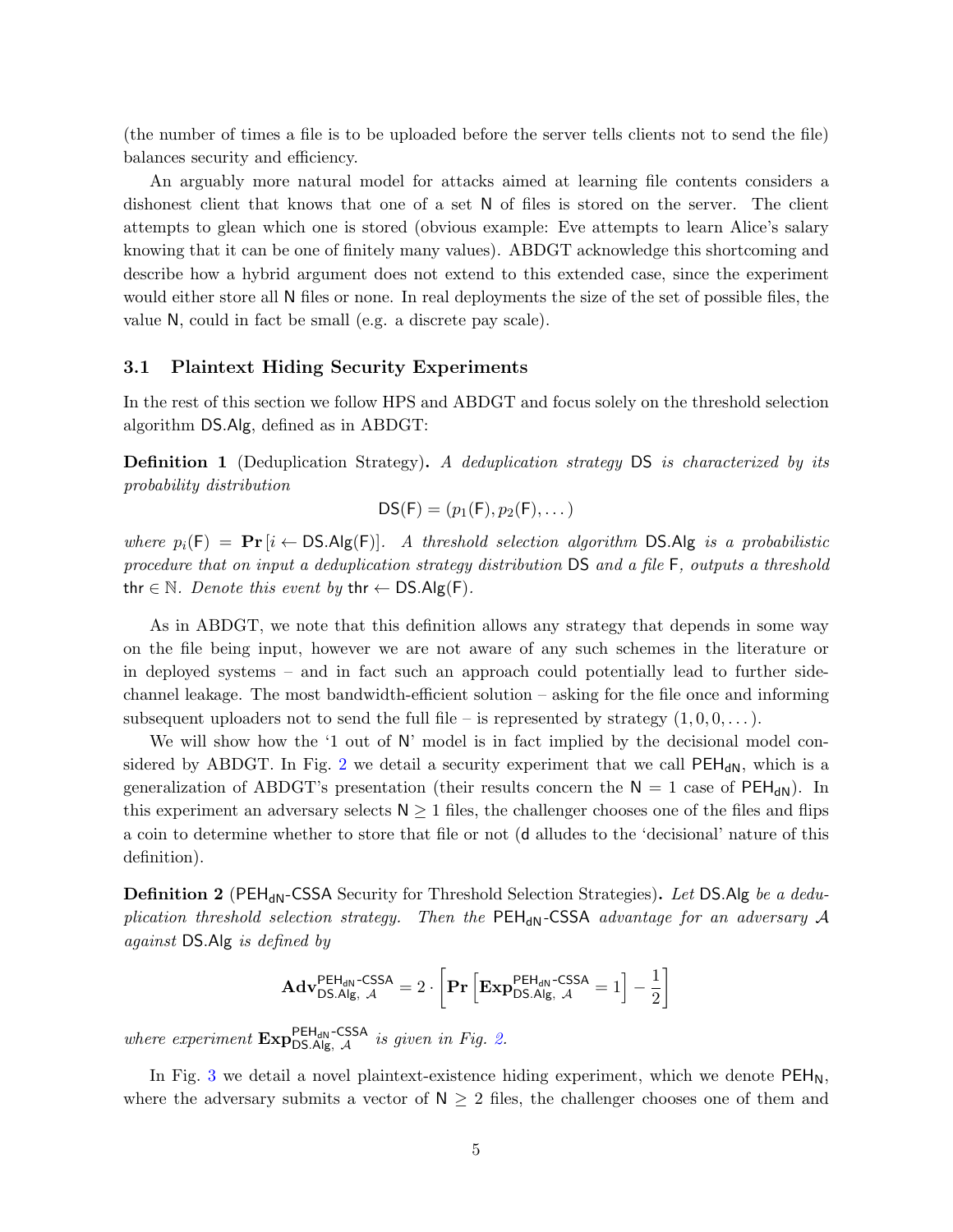| PEH <sub>dN</sub> –CSSA<br>$\mathrm{Exp}_{\mathsf{DS}.\vec{Alg},\;\mathcal{A}}$                                                                                                                                                      | $O.PEH.S$ tore $(j)$ :                                                                                                                                                                                            |
|--------------------------------------------------------------------------------------------------------------------------------------------------------------------------------------------------------------------------------------|-------------------------------------------------------------------------------------------------------------------------------------------------------------------------------------------------------------------|
| $b \stackrel{\$}{\leftarrow} \{0,1\}$<br>$i \stackrel{\$}{\leftarrow} \{1, \ldots, N\}$<br>$\mathbf{F} \leftarrow A$<br>for $j \in \{1, \ldots, N\}$ do<br>thr $_{\mathbf{F}[j]} \leftarrow \mathsf{DS}.\mathsf{Alg}(\mathbf{F}[j])$ | $\mathsf{ctr}_{\mathbf{F}[j]} \leftarrow \mathsf{ctr}_{\mathbf{F}[j]} + 1$<br>if $\text{ctr}_{\mathbf{F}[j]} < \text{thr}_{\mathbf{F}[j]}$ then<br>$sig \leftarrow 1$<br>else<br>$sig \leftarrow 0$<br>return sig |
| for $j \in \{1, , N\} \setminus i$ do                                                                                                                                                                                                |                                                                                                                                                                                                                   |
| $\mathsf{ctr}_{\mathbf{F}[j]} \leftarrow 0$                                                                                                                                                                                          |                                                                                                                                                                                                                   |
| $\mathsf{ctr}_{\mathbf{F}[i]} \leftarrow b$                                                                                                                                                                                          |                                                                                                                                                                                                                   |
| $b' \leftarrow \mathcal{A}^{\mathcal{O}.\mathsf{PEH}.\mathsf{Store}}$                                                                                                                                                                |                                                                                                                                                                                                                   |
| return $b' \stackrel{?}{=} b$                                                                                                                                                                                                        |                                                                                                                                                                                                                   |

<span id="page-5-0"></span>Figure 2: Plaintext-existence hiding experiments for deduplication schemes for yes/no variant PEH<sub>dN</sub> (the special subcase  $N = 1$  is the original ABDGT experiment, denoted PEH<sub>d</sub>).

the adversary aims to work out which one was stored. This is the natural extension discussed by ABDGT. Note the special subcase  $N = 2$ , where the adversary submits just two files, is a standard indistinguishability-style game and we use a special label  $PEH_{ind}$  for this notion.

**Definition 3** (PEH<sub>N</sub>-CSSA Security for Threshold Selection Strategies). Let DS. Alg be a deduplication threshold selection strategy. Then the  $PEH_N$ -CSSA advantage for an adversary A against DS.Alg is defined by

$$
\mathbf{Adv}_{\mathsf{DS}.\mathsf{Alg},\ \mathcal{A}}^{\mathsf{PEH}_{\mathsf{N}}\text{-CSSA}} = \frac{\mathsf{N}}{\mathsf{N}-1} \cdot \left[\mathbf{Pr}\left[\mathbf{Exp}_{\mathsf{DS}.\mathsf{Alg},\ \mathcal{A}}^{\mathsf{PEH}_{\mathsf{N}}\text{-CSSA}}=1\right] - \frac{1}{\mathsf{N}}\right]
$$

where experiment  $\text{Exp}_{\text{DS.Alg}, \mathcal{A}}^{\text{PEH}_N-\text{CSSA}}$  is given in Fig. [3.](#page-5-1)

| $\mathrm{Exp}_{\mathsf{DS}.\mathsf{Alg},\ \mathcal{A}}^{\mathsf{PEH}_\mathsf{N}\text{-}\mathsf{CSSA}}$                                                                                                                                                                                                                                                                                                                     | $O.PEH.S$ tore $(j)$ :                                                                                                                                                                                            |
|----------------------------------------------------------------------------------------------------------------------------------------------------------------------------------------------------------------------------------------------------------------------------------------------------------------------------------------------------------------------------------------------------------------------------|-------------------------------------------------------------------------------------------------------------------------------------------------------------------------------------------------------------------|
| $i \stackrel{\$}{\leftarrow} \{1, \ldots, N\}$<br>$\mathbf{F} \leftarrow \mathcal{A}$<br>for $j \in \{1, \ldots, N\}$ do<br>thr $_{\mathbf{F}[j]} \leftarrow \mathsf{DS}.\mathsf{Alg}(\mathbf{F}[j])$<br>for $j \in \{1, , N\} \setminus i$ do<br>$\mathsf{ctr}_{\mathbf{F}[j]} \leftarrow 0$<br>$\mathsf{ctr}_{\mathbf{F}[i]} \leftarrow 1$<br>$i' \leftarrow \mathcal{A}^{O.PEH.Store}$<br>return $i' \stackrel{?}{=} i$ | $\mathsf{ctr}_{\mathbf{F}[j]} \leftarrow \mathsf{ctr}_{\mathbf{F}[j]} + 1$<br>if $\text{ctr}_{\mathbf{F}[j]} < \text{thr}_{\mathbf{F}[j]}$ then<br>$sig \leftarrow 1$<br>else<br>$sig \leftarrow 0$<br>return sig |

<span id="page-5-1"></span>Figure 3: Plaintext-existence hiding experiments for deduplication schemes for 1-of-N variant  $PEH_N$  (note special subcase  $N = 2$ , denoted  $PEH_{ind}$ ).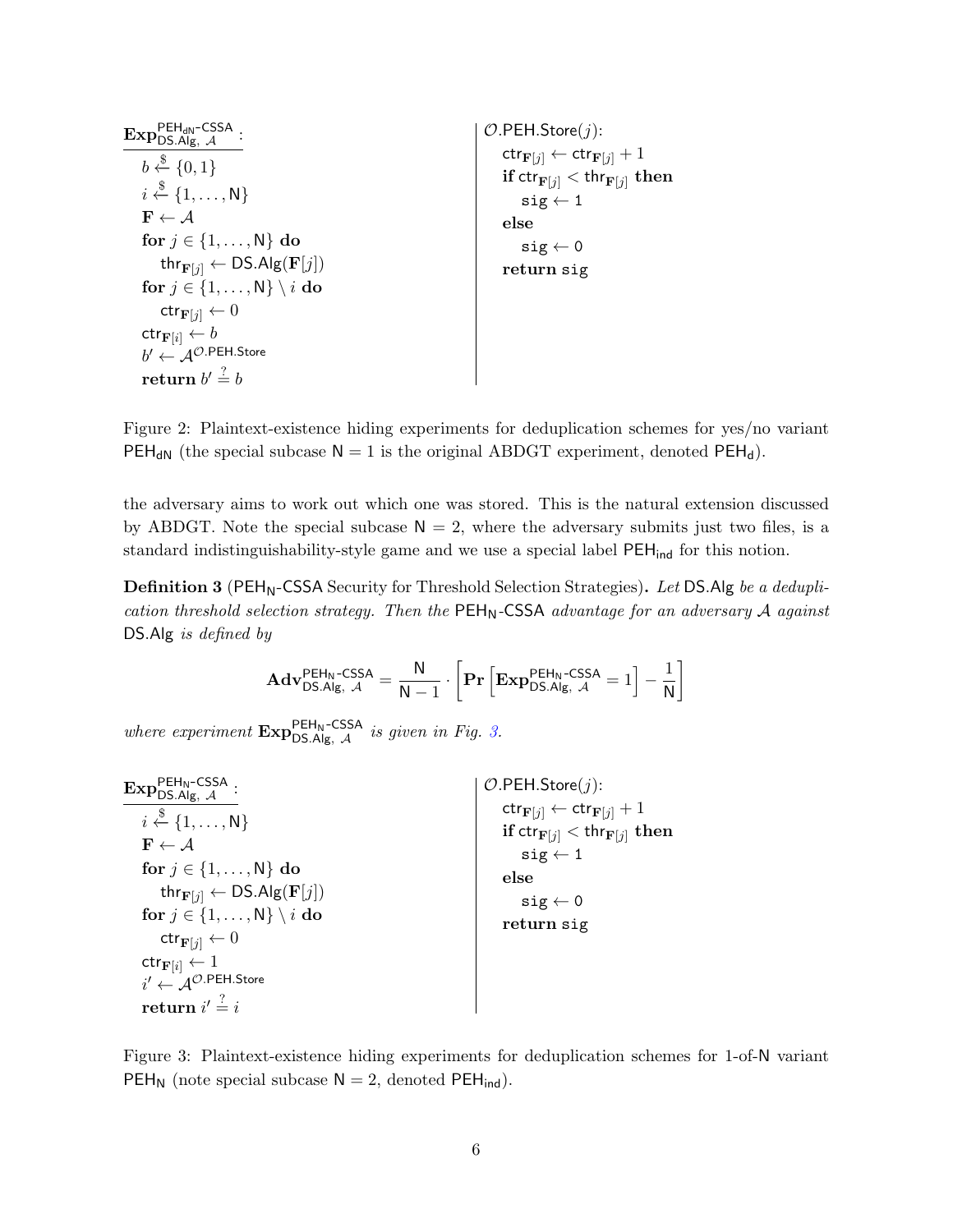We emphasize that the  $\mathcal{O}$ . PEH. Store oracle that the adversary has access to in these experiments takes a file pointer as input and returns the deduplication signal sig for the associated file, with  $sig = 1$  indicating that the client should upload the whole file and  $sig = 0$  indicating that transferring the file is not required.

Since we use concrete security throughout this paper, we must insist that all adversaries terminate after some 'reasonable' amount of time has passed to ensure that the reductions in the remainder of this section work. Each reduction is otherwise straightforward, and we use figures to clearly indicate how each reduction responds to the underlying adversary's queries.

#### 3.2 Relations between Notions for Plaintext-Existence Hiding

In Fig. [4](#page-6-0) we depict relations between notions: arrows denote reductions via the corresponding theorems that are presented in this section. The arrow for  $PEH_N$  implies  $PEH_d$  (Thm. [4\)](#page-9-0) is starred because this reduction is not tight. These games only consider the deduplication threshold strategy algorithm as a standalone object, ignoring the wider protocol in which it exists. This is notable because this result appears, intuitively at least, to not necessarily be correct: schemes that protect which of a group of N files have been stored do not necessarily hide whether one file has been stored or not since an adversary can simply eavesdrop on the communication between the client and the server. This observation is further motivation for expanding the discussion of PEH attacks in wider protocols, as discussed in Section [4.](#page-11-0) Our first theorem shows the converse statement, that  $PEH_d$  implies  $PEH_N$ .



<span id="page-6-0"></span>Figure 4: Relations between notions for plaintext-existence hiding in cloud storage.

<span id="page-6-1"></span>**Theorem 1.** Let DS.Alg be a deduplication threshold selection strategy. For any adversary  $A_1$ against  $PEH_N$  then there exists an adversary  $B_1$  of comparable computational complexity against  $PEH_d$  such that:

$$
\mathbf{Adv}_{\mathcal{A}_{1}}^{\mathsf{PEH}_{\mathsf{N}}\text{-CSSA}} = \frac{\mathsf{N}}{\mathsf{N}-1}\mathbf{Adv}_{\mathcal{B}_{1}}^{\mathsf{PEH}_{\mathsf{d}}\text{-CSSA}}
$$

.

*Proof.* The reduction is detailed in Fig. [5.](#page-7-1) When  $\mathcal{B}_1$  receives the vector of files from  $\mathcal{A}_1$  it needs to select one of them and use that in its own game, then when  $A_1$  calls its  $\mathcal{O}.\mathsf{PEH}.\mathsf{Store}$  oracle on all other files  $\mathcal{B}_1$  needs to simulate those calls as if the files had not been stored by  $\mathcal{A}_1$ 's challenger.

If  $\mathcal{B}_1$ 's challenger selects  $b = 1$  and stores **F**[t] then a successful  $\mathcal{A}_1$  will detect this and correctly output  $i' = t$ , and  $\mathcal{B}_1$  also wins its game. If  $\mathcal{B}_1$ 's challenger does not store  $\mathbf{F}[t]$  then  $\mathcal{A}_1$ is playing its game with none of the files stored. This is something that it will not expect and thus we need to invoke our assumption that all adversaries in the PEH games terminate. In this case  $\mathcal{A}_1$  can do no better than a  $\frac{1}{N}$  guess.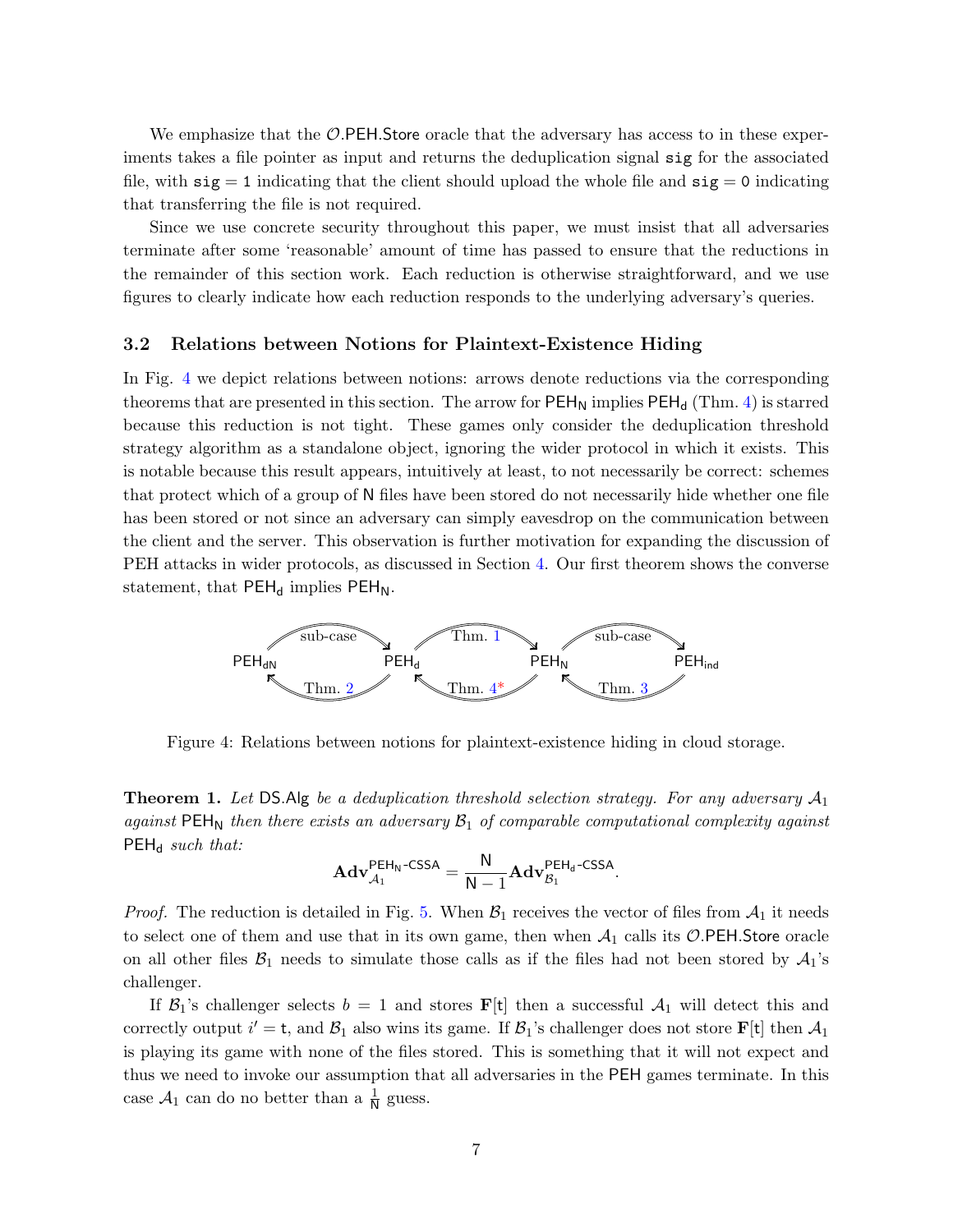| $\mathcal{B}_1$ playing $\text{Exp}_{\text{DS.Alg, }\mathcal{B}_1}^{\text{PEH}_d\text{-CSSA}}$ | $\mathcal{O}$ .PEH.Store $(j)$ :                                         |
|------------------------------------------------------------------------------------------------|--------------------------------------------------------------------------|
| $\mathbf{F} \leftarrow \mathcal{A}_1$                                                          | if $j = t$ then                                                          |
| $t \stackrel{\$}{\leftarrow} \{1, \ldots, N\}$                                                 | $sig \leftarrow \mathcal{O}$ .PEH.Store(j)                               |
| Give $F[t]$ to chall.                                                                          | else                                                                     |
| for $j \in \{1, , N\} \setminus t$ do                                                          | $\mathsf{ctr}_{\mathbf{F}[j]} \leftarrow \mathsf{ctr}_{\mathbf{F}[j]}+1$ |
| thr $_{\mathbf{F}[j]} \leftarrow \mathsf{DS}.\mathsf{Alg}(\mathbf{F}[j])$                      | if $\text{ctr}_{\mathbf{F}[j]} < \text{thr}_{\mathbf{F}[j]}$ then        |
| $\mathsf{ctr}_{\mathbf{F}[j]} \leftarrow 0$                                                    | $sig \leftarrow 1$                                                       |
| $i' \leftarrow \mathcal{A}_1^{\mathcal{O}.\mathsf{PEH}.\mathsf{Store}}$                        | else                                                                     |
| if $i' = t$ then                                                                               | $sig \leftarrow 0$                                                       |
| return 1                                                                                       | return sig                                                               |
| else                                                                                           |                                                                          |
| return 0                                                                                       |                                                                          |
|                                                                                                |                                                                          |

<span id="page-7-1"></span>Figure 5: Reduction  $\mathcal{B}_1$  for proof of Theorem [1.](#page-6-1)

$$
\begin{split}\n\mathbf{Adv}_{\text{DS},\text{Alg, B}_{1}}^{\text{PEH}_{d}\text{-CSSA}} \\
&= 2 \cdot \left[ \mathbf{Pr} \left[ \mathbf{Exp}_{\text{DS},\text{Alg, B}_{1}}^{\text{PEH}_{d1}\text{-CSSA}} = 1 \right] - \frac{1}{2} \right] \\
&= 2 \cdot \left[ \mathbf{Pr} \left[ \mathcal{B}_{1} \Rightarrow 1 \cap b = 1 \right] + \mathbf{Pr} \left[ \mathcal{B}_{1} \Rightarrow 0 \cap b = 0 \right] - \frac{1}{2} \right] \\
&= 2 \cdot \left[ \frac{1}{2} |\mathbf{Pr} \left[ \mathcal{B}_{1} \Rightarrow 1 | b = 1 \right] + \frac{1}{2} \mathbf{Pr} \left[ \mathcal{B}_{1} \Rightarrow 0 | b = 0 \right] - \frac{1}{2} \right] \\
&= 2 \cdot \left[ \frac{1}{2} \mathbf{Pr} \left[ \mathbf{Exp}_{\text{DS},\text{Alg, A}_{1}}^{\text{PEH}_{N}\text{-CSSA}} = 1 \right] + \frac{1}{2} (1 - \frac{1}{N}) - \frac{1}{2} \right] \\
&= 2 \cdot \left[ \frac{1}{2} (\frac{N - 1}{N} \mathbf{Adv}_{\text{DS},\text{Alg, A}_{1}}^{\text{PEH}_{N}\text{-CSSA}} + \frac{1}{N}) - \frac{1}{2N} \right] \\
&= \frac{N - 1}{N} \mathbf{Adv}_{\text{DS},\text{Alg, A}_{1}}^{\text{PEH}_{N}\text{-CSSA}}.\n\end{split}
$$

 $\Box$ 

We now prove another relation to show the equivalence of the decisional variants,  $PEH_d$  and  $PEH_{dN}$ . Clearly one direction is trivial since  $PEH_{d}$  is a sub-case of  $PEH_{dN}$  so we focus on the converse direction.

<span id="page-7-0"></span>**Theorem 2.** Let DS.Alg be a deduplication threshold selection strategy. For any adversary  $A_2$ against  $PEH_{dN}$  then there exists an adversary  $B_2$  of comparable computational complexity against  $PEH_d$  such that:

$$
\mathbf{Adv}_{\mathcal{A}_2}^{\mathsf{PEH}_{\mathsf{dN}}\text{-CSSA}} = \mathbf{Adv}_{\mathcal{B}_2}^{\mathsf{PEH}_{\mathsf{d}}\text{-CSSA}}.
$$

Proof. The reduction proceeds in a similar manner to Theorem [1](#page-6-1) and is detailed in Fig. [6.](#page-8-1) b is the challenge bit in  $\mathcal{B}_2$ 's game, b' is the bit output by  $\mathcal{B}_2$  and b'' is the bit output by  $\mathcal{A}_2$ . Recall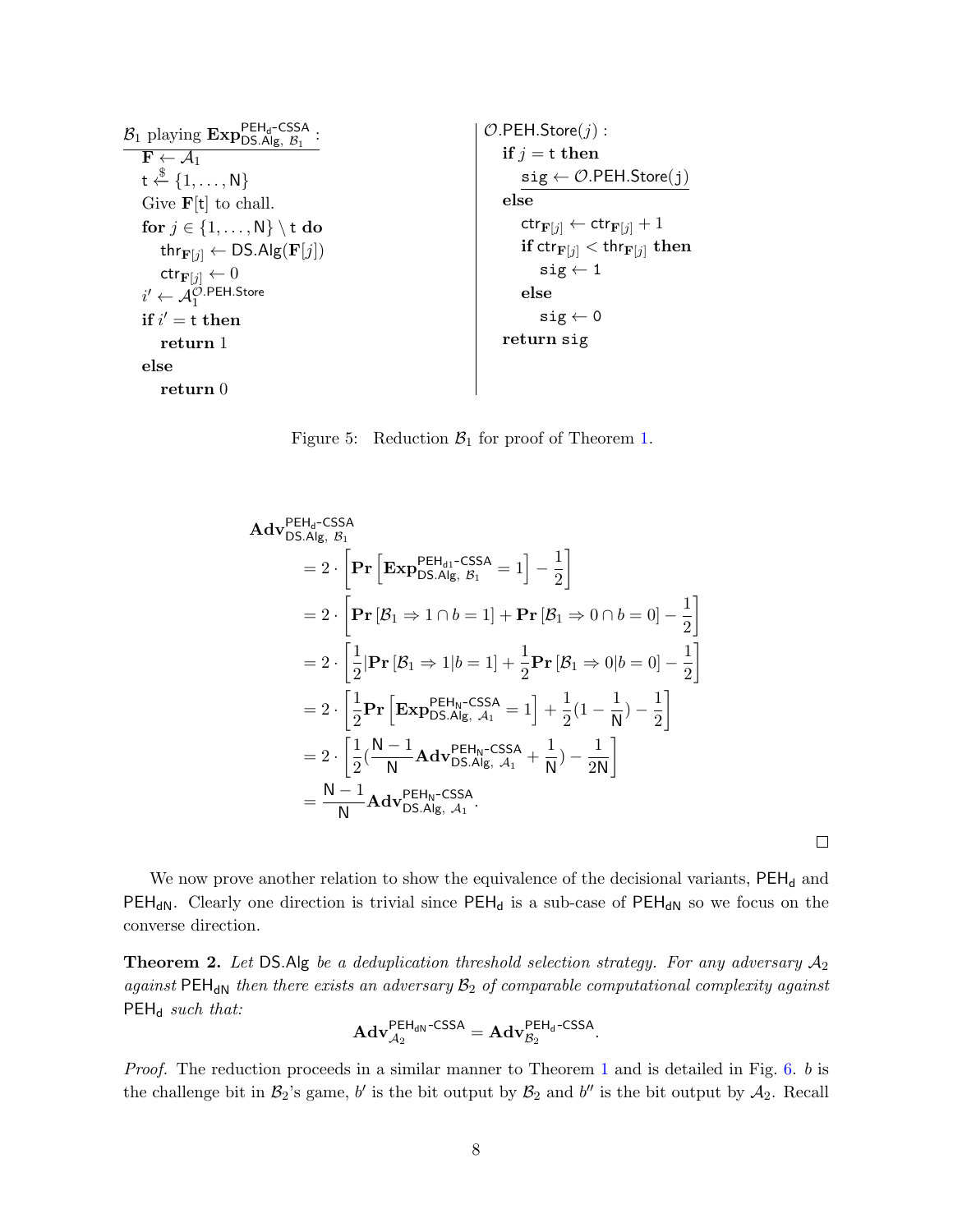that a successful  $A_2$  can tell if one of its N files was stored or not but it doesn't matter which file was stored. This means that as long as  $\mathcal{B}_2$  can successfully simulate the game that  $\mathcal{A}_2$  is playing, the reduction is perfect. Note that this reduction does not depend on N since it does not matter how many additional files  $\mathcal{B}_2$  needs to simulate.

| $B_2$ playing $\text{Exp}_{\text{DS.Alg}, S_2}^{\text{PEH}_d\text{-CSSA}}$ | $\mathcal{O}$ .PEH.Store $(j)$ :                                           |
|----------------------------------------------------------------------------|----------------------------------------------------------------------------|
| $\mathbf{F} \leftarrow \mathcal{A}_2$                                      | if $j = t$ then                                                            |
| $t \stackrel{\$}{\leftarrow} \{1, \ldots, N\}$                             | $sig \leftarrow \mathcal{O}$ .PEH.Store(j)                                 |
| Give $\mathbf{F}[\mathbf{t}]$ to chall.                                    | else                                                                       |
| for $j \in \{1, , N\} \setminus t$ do                                      | $\mathsf{ctr}_{\mathbf{F}[i]} \leftarrow \mathsf{ctr}_{\mathbf{F}[i]} + 1$ |
| thr $_{\mathbf{F}[j]} \leftarrow \mathsf{DS}.\mathsf{Alg}(\mathbf{F}[j])$  | if $\text{ctr}_{\mathbf{F}[j]} < \text{thr}_{\mathbf{F}[j]}$ then          |
| $\mathsf{ctr}_{\mathbf{F}[i]}\leftarrow 0$                                 | $sig \leftarrow 1$                                                         |
| $b'' \leftarrow \mathcal{A}_2^{\mathcal{O}.\mathsf{PEH}.\mathsf{Store}}$   | else                                                                       |
| if $b'' = 1$ then                                                          | $sig \leftarrow 0$                                                         |
| return 1                                                                   | return sig                                                                 |
| else                                                                       |                                                                            |
| return <sub>0</sub>                                                        |                                                                            |

<span id="page-8-1"></span>Figure 6: Reduction  $\mathcal{B}_2$  for proof of Theorem [2.](#page-7-0)

$$
\mathbf{Adv}_{\mathsf{DS}.\mathsf{Alg},\mathcal{B}_2}^{\mathsf{PEH}_\mathsf{d}\text{-CSSA}} = 2 \cdot \left[ \mathbf{Pr} \left[ \mathbf{Exp}_{\mathsf{DS}.\mathsf{Alg},\mathcal{B}_2}^{\mathsf{PEH}_\mathsf{d}\text{-CSSA}} = 1 \right] - \frac{1}{2} \right]
$$

$$
= 2 \cdot \left[ \mathbf{Pr} \left[ \mathbf{Exp}_{\mathsf{DS}.\mathsf{Alg},\mathcal{A}_2}^{\mathsf{PEH}_\mathsf{dN}\text{-CSSA}} = 1 \right] - \frac{1}{2} \right]
$$

$$
= \mathbf{Adv}_{\mathsf{DS}.\mathsf{Alg},\mathcal{A}_2}^{\mathsf{PEH}_\mathsf{dN}\text{-CSSA}}.
$$

We move on to the relationship between  $PEH_N$  and  $PEH_{ind}$ . Clearly one direction is a subcase; Thm. [3](#page-8-0) shows that the converse direction yields the expected security tightness loss.

<span id="page-8-0"></span>**Theorem 3.** Let DS.Alg be a deduplication threshold selection strategy. For any adversary  $A_3$ against  $PEH_N$  then there exists an adversary  $B_3$  of comparable computational complexity against  $PEH<sub>ind</sub> such that:$ 

$$
\mathbf{Adv}_{\mathcal{A}_3}^{\mathsf{PEH}_\mathsf{N}\text{-CSSA}} = \frac{\mathsf{N}}{2(\mathsf{N}-1)}\mathbf{Adv}_{\mathsf{DS}.\mathsf{Alg},\ \mathcal{B}_3}^{\mathsf{PEH}_{\mathsf{ind}}\text{-CSSA}}.
$$

*Proof.* The reduction is detailed in Fig. [7.](#page-9-1)  $\mathcal{B}_3$  chooses two files from  $\mathcal{A}_3$ 's vector of N files and submits them to its own challenger, ensuring that one is stored. It then simulates all the other files as being not stored. If  $A_3$ 's index guess does not correspond to one of the two files that  $B_3$ picked then  $\mathcal{B}_3$  must simply guess (bit b'' in reduction). b is the challenge bit in  $\mathcal{B}_3$ 's game, b' is the bit output by  $\mathcal{B}_3$ . This means that  $\mathcal{B}_3$  can win in two ways: either  $\mathcal{A}_3$  assisted, or b' was guessed correctly after  $A_3$  gave an incorrect index.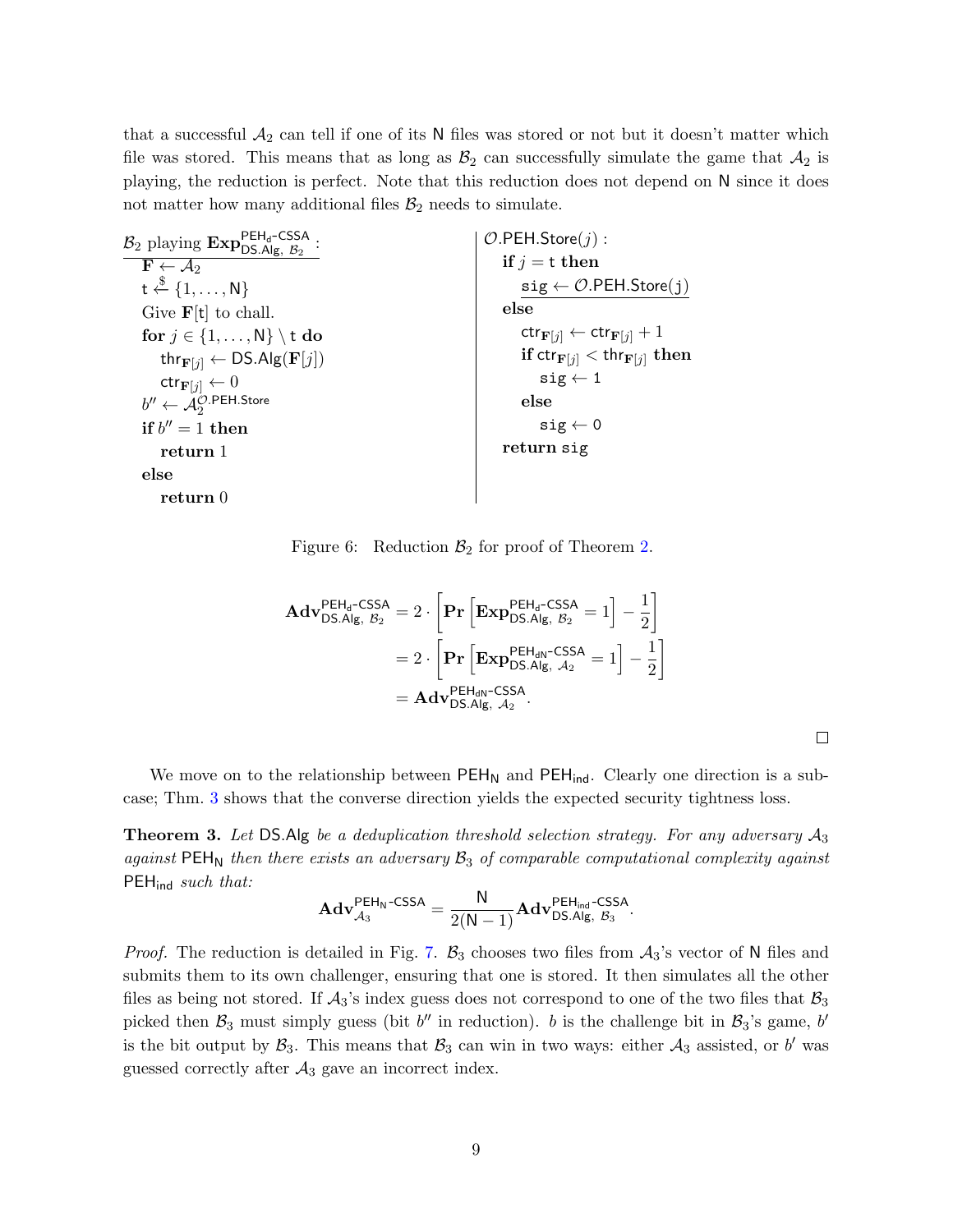$\mathcal{B}_3$  playing  $\text{Exp}_{\text{DS.Alg}, \mathcal{B}_3}^{\text{PEH}_{\text{ind}}\text{-CSSA}}$ :  $\mathbf{F} \leftarrow \mathcal{A}_3$  $\mathsf{t}_0, \mathsf{t}_1 \overset{\$}{\leftarrow} \{1, \ldots, \mathsf{N}\}$  $T \leftarrow {\mathfrak{t}}_0, {\mathfrak{t}}_1$ Give  $\mathbf{F}[\mathbf{t}_0], \mathbf{F}[\mathbf{t}_1]$  to chall. for  $j \in \{1, \ldots, N\} \setminus T$  do thr $_{\mathbf{F}[j]} \leftarrow \mathsf{DS}.\mathsf{Alg}(\mathbf{F}[j])$  $\mathsf{ctr}_{\mathbf{F}[j]} \leftarrow 0$  $i' \leftarrow \mathcal{A}^{\mathcal{O}.\mathsf{PEH}.\mathsf{Store}}_3$  $\mathbf{if} \ i' = \mathbf{t}_0 \ \mathbf{then}$  ${\bf return}$   $0$ if  $i' = t_1$  then return 1 else  $b^{\prime\prime} \stackrel{\$}{\leftarrow} \{0,1\}$  $\mathbf{return}\;b^{\prime\prime}$  $O.PEH.S$ tore $(j)$  : if  $j \in \{t_0, t_1\}$  then  $sig \leftarrow \mathcal{O}$ .PEH.Store $(j)$ else  $\mathsf{ctr}_{\mathbf{F}[j]} \leftarrow \mathsf{ctr}_{\mathbf{F}[j]} + 1$ if  $\operatorname{\sf dtr}_{{\bf F}[j]} < \operatorname{\sf thr}_{{\bf F}[j]}$  then  $\texttt{sig} \leftarrow 1$ else  $sig \leftarrow 0$ return sig

<span id="page-9-1"></span>Figure 7: Reduction  $\mathcal{B}_3$  for proof of Theorem [3.](#page-8-0)

$$
\begin{split}\n\mathbf{Pr}\left[\mathbf{Exp}_{\mathsf{DS}.\mathsf{Alg},\mathcal{B}_{3}}^{\mathsf{PEH}_{\mathsf{ind}}\mathsf{-CSSA}}=1\right] \\
&= \mathbf{Pr}\left[\mathbf{Exp}_{\mathsf{DS}.\mathsf{Alg},\mathcal{A}_{3}}^{\mathsf{PEH}_{\mathsf{N}}\mathsf{-CSSA}}=1\right]+\mathbf{Pr}\left[\mathcal{A}_{3}\text{ loses but }b''=b\right] \\
&= \mathbf{Pr}\left[\mathbf{Exp}_{\mathsf{DS}.\mathsf{Alg},\mathcal{A}_{3}}^{\mathsf{PEH}_{\mathsf{N}}\mathsf{-CSSA}}=1\right] \\
&\quad + \mathbf{Pr}\left[\mathbf{Exp}_{\mathsf{DS}.\mathsf{Alg},\mathcal{A}_{3}}^{\mathsf{PEH}_{\mathsf{N}}\mathsf{-CSSA}}=0\cap b''=b\right] \\
&= \mathbf{Pr}\left[\mathbf{Exp}_{\mathsf{DS}.\mathsf{Alg},\mathcal{A}_{3}}^{\mathsf{PEH}_{\mathsf{N}}\mathsf{-CSSA}}=1\right]+\frac{1}{2}\left(\frac{\mathsf{N}-2}{\mathsf{N}}\right) \\
&= \mathbf{Pr}\left[\mathbf{Exp}_{\mathsf{DS}.\mathsf{Alg},\mathcal{A}_{3}}^{\mathsf{PEH}_{\mathsf{N}}\mathsf{-CSSA}}=1\right]+\frac{\mathsf{N}-2}{2\mathsf{N}}.\n\end{split} \tag{1}
$$

So we plug this into the advantage statement equations:

<span id="page-9-0"></span>
$$
\begin{aligned}\n\mathbf{Adv}_{\text{DS},\text{Alg},\mathcal{B}_{3}}^{\text{PEH}_{\text{ind}}-\text{CSSA}} &= 2 \cdot \left[ \mathbf{Pr} \left[ \mathbf{Exp}_{\text{DS},\text{Alg},\mathcal{B}_{3}}^{\text{PEH}_{\text{ind}}-\text{CSSA}} = 1 \right] - \frac{1}{2} \right] \\
&= 2 \cdot \left[ \mathbf{Pr} \left[ \mathbf{Exp}_{\text{DS},\text{Alg},\mathcal{A}_{3}}^{\text{PEH}_{\text{N}}-\text{CSSA}} = 1 \right] + \frac{N-2}{2N} - \frac{1}{2} \right] \\
&= 2 \cdot \left[ \frac{N-1}{N} \mathbf{Adv}_{\text{DS},\text{Alg},\mathcal{A}_{3}}^{\text{PEH}_{\text{N}}-\text{CSSA}} + \frac{1}{N} + \frac{N-2}{2N} - \frac{1}{2} \right] \\
&= \frac{2(N-1)}{N} \mathbf{Adv}_{\text{DS},\text{Alg},\mathcal{A}_{3}}^{\text{PEH}_{\text{N}}-\text{CSSA}}.\n\end{aligned}
$$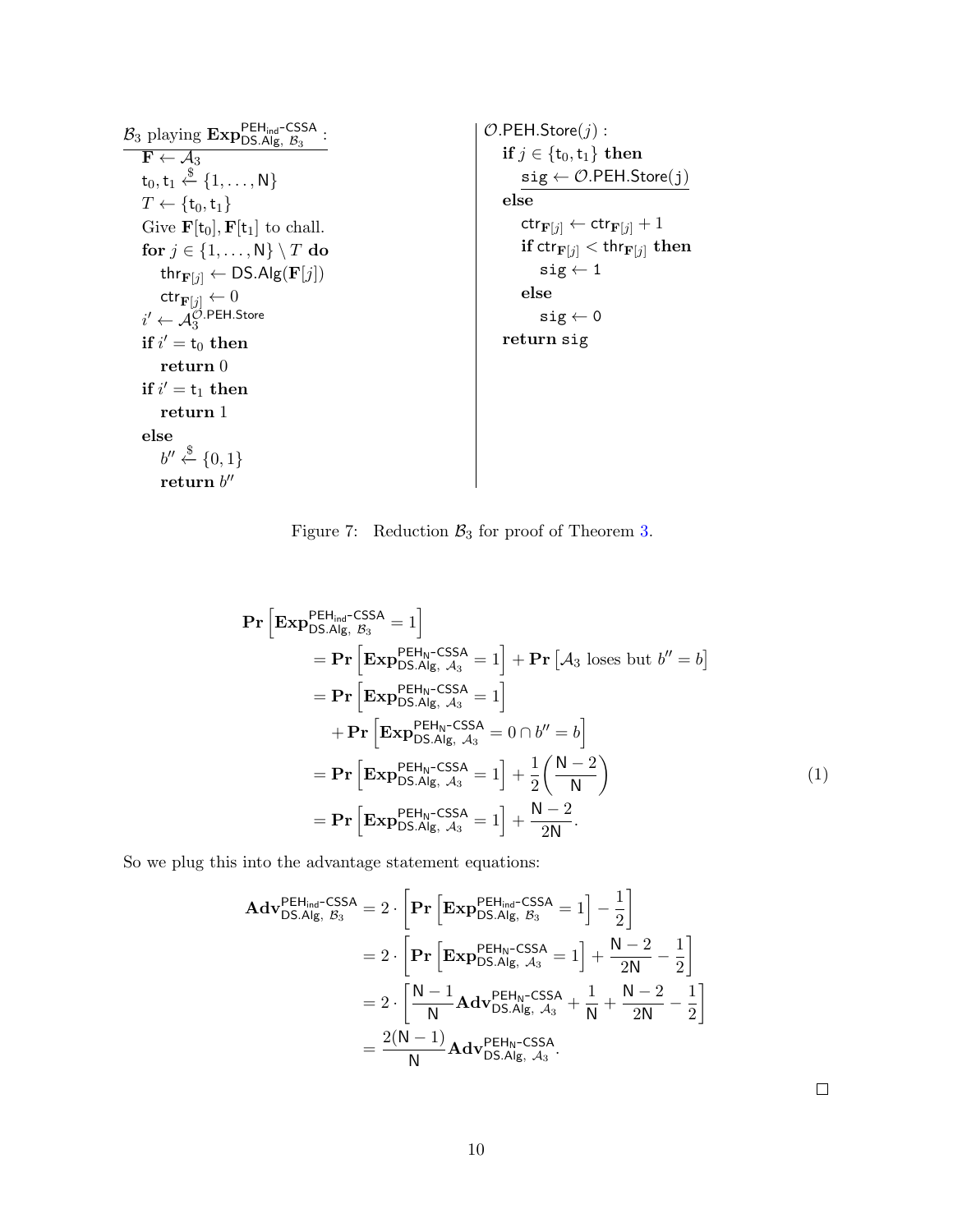**Theorem 4.** Let DS.Alg be a deduplication threshold selection strategy. For any adversary  $A_4$ against  $PEH_d$  then there exists an adversary  $B_4$  of comparable computational complexity against  $PEH_N$  such that:

$$
\mathbf{Adv}_{\mathcal{A}_4}^{\mathsf{PEH}_d\text{-CSSA}} = (\mathsf{N}-1)\cdot \mathbf{Adv}_{\mathcal{B}_4}^{\mathsf{PEH}_\mathsf{N}\text{-CSSA}}.
$$

*Proof.* The reduction is detailed in Fig, [8.](#page-10-0) Firstly  $A_4$  outputs a file F.  $B_4$  then randomly picks N − 1 files and sends these N files to its challenger, who will store one of them. One can think of the real file F and the first 'fake' file  $F_1$  as being the simulation of the  $PEH_d$  game, since the file F that  $\mathcal{A}_4$  is concerned with is stored with probability  $\frac{1}{2}$ . The other N – 2 files reduce the efficacy of this reduction. In this reduction  $\mathcal{B}_4$  does not need to simulate O.PEH.Store queries since the only valid query  $\mathcal{A}_4$  can make is on F.

$$
\begin{split} \mathbf{Pr}\left[\mathbf{Exp}_{\text{DS.Alg, B4}}^{\text{PEH}_{\text{N}}\text{-CSSA}}=1\right] \\ & = \frac{1}{\mathsf{N}}\mathbf{Pr}\left[\mathbf{Exp}_{\text{DS.Alg, A4}}^{\text{PEH}_{\text{d}}\text{-CSSA}}=1\right]+\mathbf{Pr}\left[\mathcal{A}_4 \text{ loses but } i''=i\right] \\ & = \frac{2}{\mathsf{N}}\mathbf{Pr}\left[\mathbf{Exp}_{\text{DS.Alg, A4}}^{\text{PEH}_{\text{d}}\text{-CSSA}}=1\right]. \end{split}
$$

| $\mathcal{B}_4$ playing $\text{Exp}_{\text{DS}.\text{Alg},\ \mathcal{B}_4}^{\text{PEH}_\text{N}\text{-CSSA}}$ | $\mathcal{O}$ .PEH.Store $(j)$ :                            |
|---------------------------------------------------------------------------------------------------------------|-------------------------------------------------------------|
| $\mathsf{F} \leftarrow \mathcal{A}_4$                                                                         | $sig \leftarrow \mathcal{O}.\mathsf{PEH}.\mathsf{Store}(j)$ |
| $F_0 \leftarrow F$                                                                                            | return sig                                                  |
| $F_1, \ldots, F_{N-1} \overset{\$}{\leftarrow} \mathbb{F}$                                                    |                                                             |
| $\mathbf{F} \leftarrow \mathsf{F}_0, \ldots, \mathsf{F}_{N-1}$                                                |                                                             |
| Give $\bf{F}$ to chall.                                                                                       |                                                             |
| $b' \leftarrow \mathcal{A}_4^{\mathcal{O}.\mathsf{PEH}.\mathsf{Store}}$                                       |                                                             |
| if $b' = 1$ then                                                                                              |                                                             |
| return 0                                                                                                      |                                                             |
| else                                                                                                          |                                                             |
| $i'' \stackrel{\$}{\leftarrow} [1, \ldots, N-1]$                                                              |                                                             |
| return $i''$                                                                                                  |                                                             |

<span id="page-10-0"></span>Figure 8: Reduction  $\mathcal{B}_4$  for proof of Theorem [4.](#page-9-0)

Plugging this into the advantage statement equations:

$$
\mathbf{Adv}_{\mathsf{DS}.\mathsf{Alg},\mathcal{B}_4}^{\mathsf{PEH}_{\mathsf{N}}\text{-CSSA}} = \frac{\mathsf{N}}{\mathsf{N}-1} \cdot \left[ \mathbf{Pr} \left[ \mathbf{Exp}_{\mathsf{DS}.\mathsf{Alg},\mathcal{B}_4}^{\mathsf{PEH}_{\mathsf{N}}\text{-CSSA}} = 1 \right] - \frac{1}{\mathsf{N}} \right] \n= \frac{\mathsf{N}}{\mathsf{N}-1} \cdot \left[ \frac{2}{\mathsf{N}} \mathbf{Pr} \left[ \mathbf{Exp}_{\mathsf{DS}.\mathsf{Alg},\mathcal{A}_4}^{\mathsf{PEH}_d\text{-CSSA}} = 1 \right] - \frac{1}{\mathsf{N}} \right] \n= \frac{\mathsf{N}}{\mathsf{N}-1} \cdot \left[ \frac{2}{\mathsf{N}} \left( \frac{1}{2} [\mathbf{Adv}_{\mathsf{DS}.\mathsf{Alg},\mathcal{A}_4}^{\mathsf{PEH}_d\text{-CSSA}} + 1] \right) - \frac{1}{\mathsf{N}} \right] \n= \frac{1}{\mathsf{N}-1} \mathbf{Adv}_{\mathsf{DS}.\mathsf{Alg},\mathcal{A}_4}^{\mathsf{PEH}_d\text{-CSSA}}.
$$

 $\Box$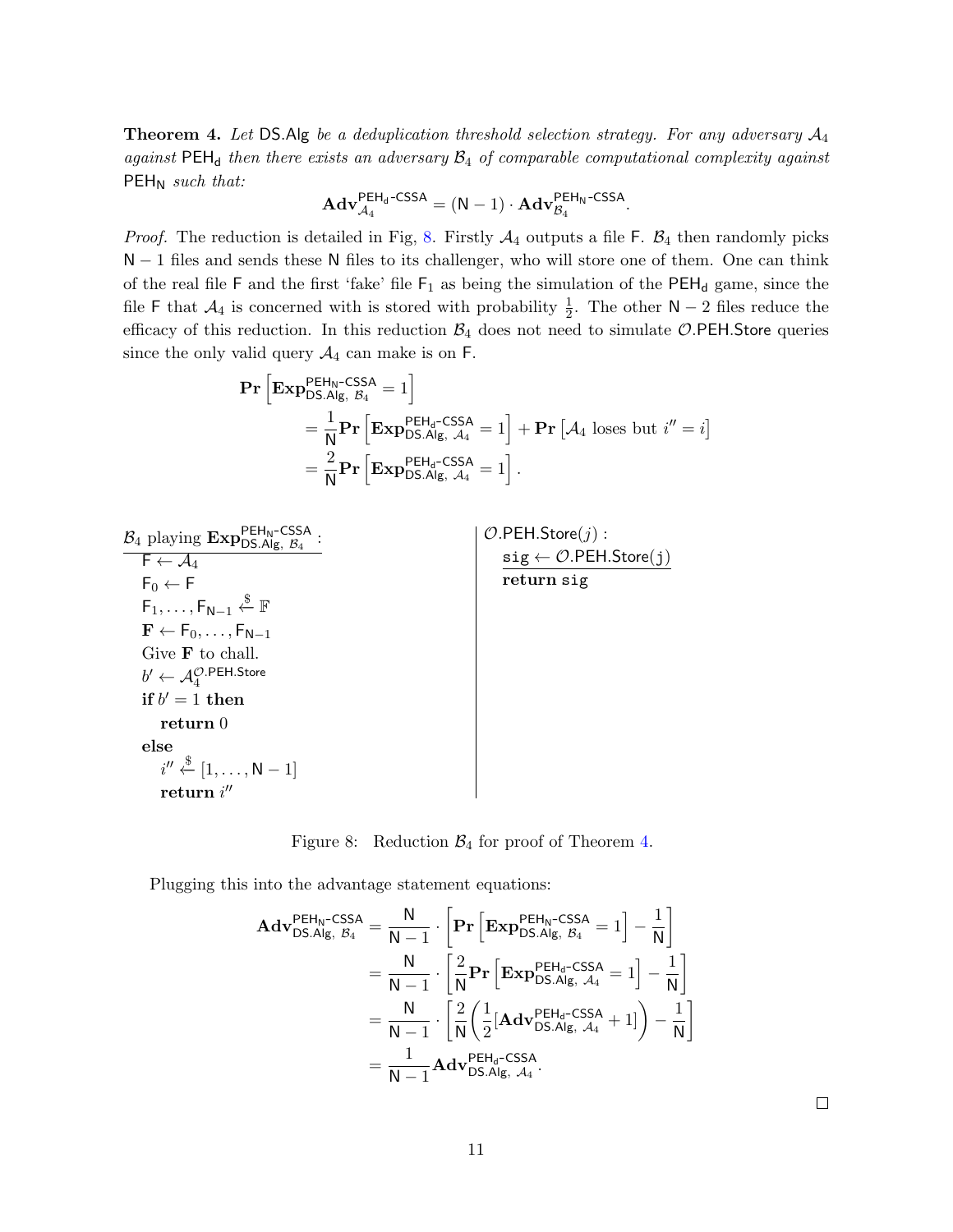### <span id="page-11-1"></span><span id="page-11-0"></span>4 Plaintext Hiding in Full Cloud Storage Protocols

So far we have discussed and extended the work of HPS and ABDGT on choosing the deduplication threshold. We now consider the wider implications of this side channel as part of fully-fledged cloud storage protocols. In particular we consider this procedure to consist of two distinct parts: an upl.Client procedure that reflects what the client does locally and upl.Server that represents the server's activity in updating its storage state. As mentioned previously, in deployed systems that for the sake of saving bandwidth typically prefer client-side, rather than server-side, deduplication, uploading will often be a three-stage protocol: first the client sends a hash; the server says upload or not; client sends either the file or nothing. In this straightforward scenario the upl.Server procedure will act exactly like the PEH.Store oracle used in Section [3.1,](#page-4-0) and thus the results detailed there precisely encapsulate plaintext-existence hiding as an attack vector. For more complex systems, the upload procedure may not be the only side channel when it comes to inferring storage status of a file.

In secure deduplication protocols, some key derivation procedure fkeyGen is required to produce keys that, when used, produce deduplicatable ciphertexts. This may involve deriving the file encryption key from the file alone [\[SGLM08,](#page-14-2) [BKR13\]](#page-12-0) or some other mechanism (such as a third party or additional protocol) to transport the encryption key between valid users [\[KBR13,](#page-13-0) [Dua14,](#page-13-4) [SSAK14,](#page-14-1) [LAP15a,](#page-13-1) [LQLL16,](#page-13-3) [LDLA18\]](#page-13-2). If this fkeyGen procedure is an interactive algorithm then this may be another vector of attack for an adversarial client. An example of this being an issue is the protocol of Liu et al. (CCS '15) [\[LAP15a\]](#page-13-1), noted in a revision to the ePrint version [\[LAP15b\]](#page-13-8) of their paper and also in subsequent work by some of the same authors [\[LDLA18\]](#page-13-2). In their protocol, the file key is determined at the point of the first upload of a file. This is by design but it means that the deduplication threshold is necessarily linked to the number of users that are currently online, rather than the total number of users to store that particular file. This means that a malicious user Eve can choose a time at which she thinks Alice will be online, run the fkeyGen protocol once to acquire some file key fk, abort before uploading the ciphertext, take that client offline and run fkeyGen again. If the two keys are the same then Alice was online and her key material was 'transported' to Eve; if not then the file was not previously stored (or Alice is offline). This attack is particularly interesting because the threshold selection algorithm is – according to ABDGT's analysis – perfect, yet it is another component of the protocol that leaks file storage status.

It is therefore natural to consider a security experiment combining these two attack vectors. The exact security of any concrete protocol in this definitional framework is beyond the scope of this paper, however regarding plaintext-existence hiding in terms of complete cloud storage protocols is an interesting avenue worth pursuing. We thus consider creation of generic results in this space as an open research topic.

Consider an adversary that is attempting to learn whether some file has previously been stored or not (i.e.  $PEH_d$ ), but that has control over a more generic store procedure than the one considered in the previous section. In particular such an adversary takes into account the potential leakage inferred by the flee given procedure. In this game, the adversary  $(A)$  can create valid users and has access to oracles that simulate the interactions those users can make with the protocol(s) in question. In particular,  $A$  can store and delete arbitrary (valid) files,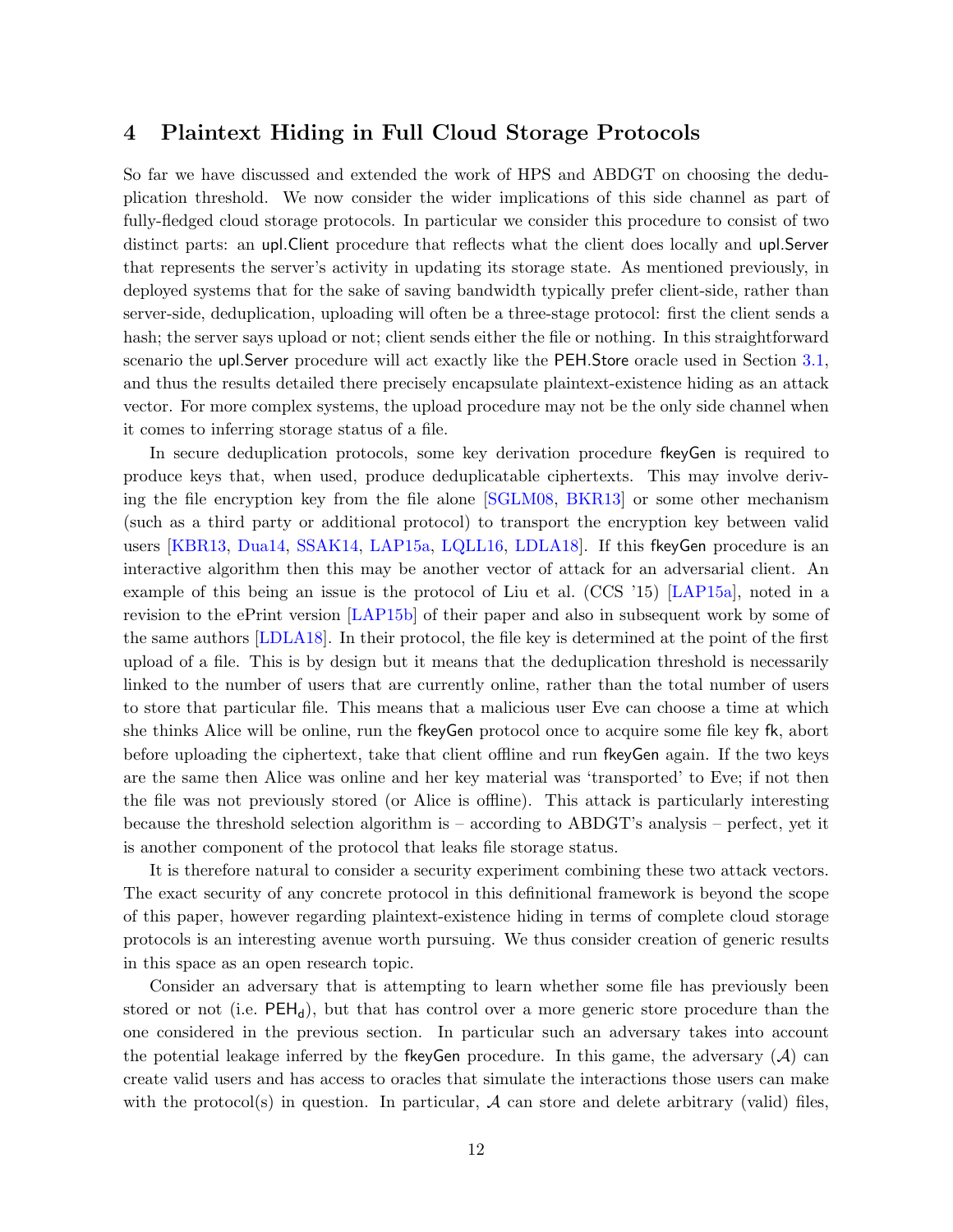<span id="page-12-2"></span>and interact with an  $\mathcal{O}$ . fkeyGen oracle. To accommodate the secure deduplication protocols mentioned previously that involve inputs from *other users* of the system,  $A$  should of course be able to simulate this by providing such inputs to this oracle. A challenge oracle will take in some file and some user, and either store the file or not. It is then  $A$ 's task to work out whether or not the store operation occurred, using its own oracles. In this game, the server's method of processing delete queries raises a number of interesting questions. If there is only one copy of the file stored, does the server actually remove the file from its backend storage? If so, does it also delete the counter and tag/hash associated with that file? As ABDGT pointed out, this behavior may in fact lead to subtle attacks  $[[ABD<sup>+</sup>17], § 3.2]$  $[[ABD<sup>+</sup>17], § 3.2]$  $[[ABD<sup>+</sup>17], § 3.2]$  and is thus not recommended. This style of security experiment is certainly extensible to the  $PEH_{dN}$  scenario described earlier.

While it is straightforward to define such a security experiment, it is not immediately obvious if generic results regarding security are possible. For some protocol, if fkeyGen does not take inputs from an external source (i.e. is an algorithm computable using only the file itself) then this attack vector is quashed, and security reduces to that of the threshold selection algorithm. Constructing a truly efficient secure deduplication protocol that is not susceptible to attacks by dishonest clients and an adversarial server remains an open question, and further analysis of this side channel will lead to feasibility results in this space.

# 5 Concluding Remarks

In this paper, we investigated a variety of attacks on deduplicating cloud storage systems, in which a (malicious) client attempts to learn the storage status of some plaintext data. We showed that the previously-studied attack scenario – the adversary wishes to learn whether or not a file is stored – is equivalent to an adversary wishing to learn which file from a list is stored. Furthermore, we considered the consequences of such attacks on the upload procedure for deployed cloud storage protocols, and discussed necessary defense mechanisms for thwarting such adversaries. This line of research will allow providers and users to clearly identify which attack vectors exist in deployed systems, and the steps required to mitigate the security risks.

Acknowledgements This research was funded by the Research Council of Norway under Project No. 248166.

## References

- <span id="page-12-1"></span>[ABD+17] Frederik Armknecht, Colin Boyd, Gareth T. Davies, Kristian Gjøsteen, and Mohsen Toorani. Side channels in deduplication: Trade-offs between leakage and efficiency. In Proceedings of the 2017 ACM on Asia Conference on Computer and Communications Security, AsiaCCS 2017, Abu Dhabi, United Arab Emirates, April 2-6, 2017, pages 266–274. ACM, 2017. Cited on pages [2,](#page-1-1) [3,](#page-2-0) [4,](#page-3-0) and [13.](#page-12-2)
- <span id="page-12-0"></span>[BKR13] Mihir Bellare, Sriram Keelveedhi, and Thomas Ristenpart. Message-locked encryption and secure deduplication. In Advances in Cryptology - EUROCRYPT 2013,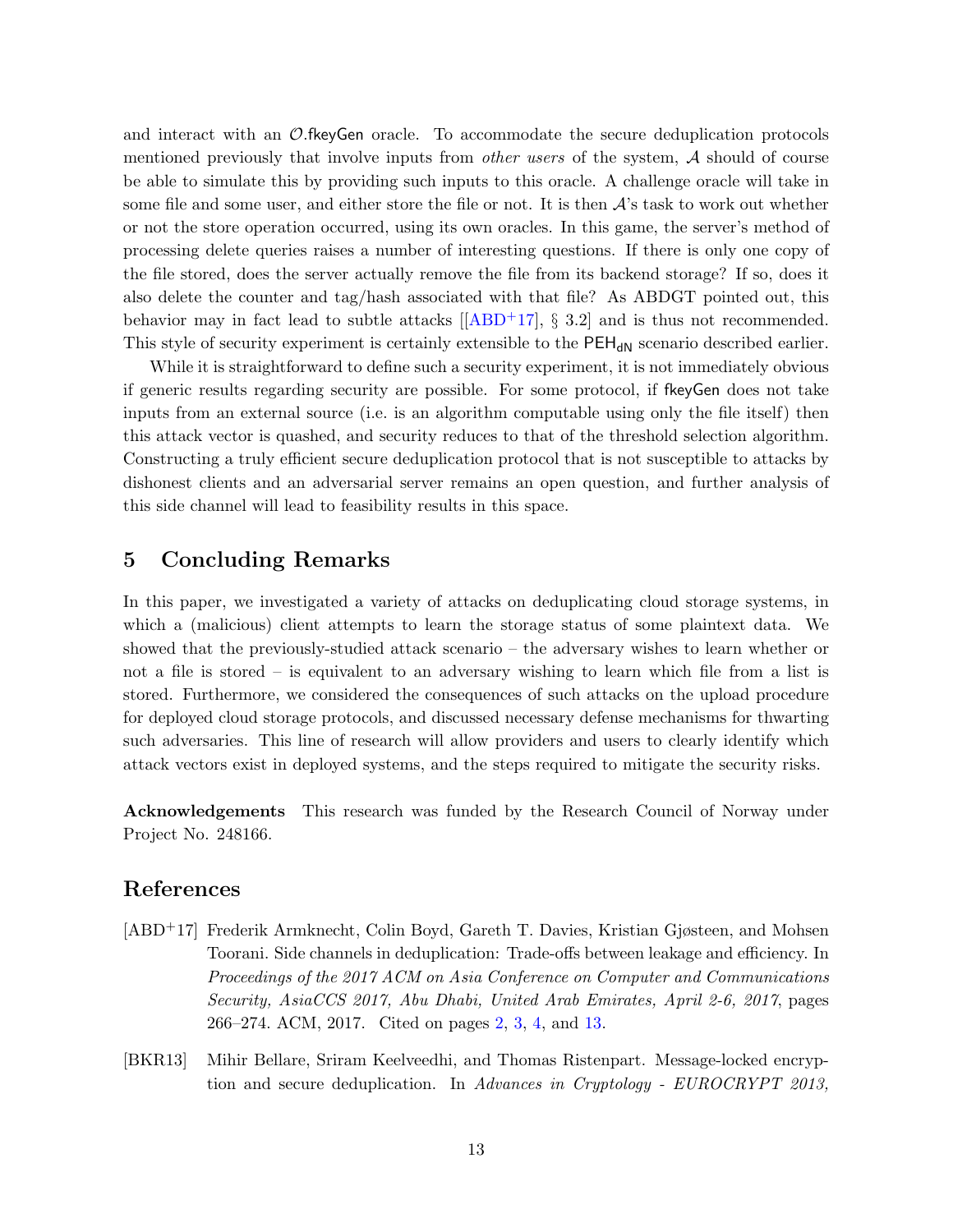32nd Annual International Conference on the Theory and Applications of Cryptographic Techniques, Athens, Greece, May 26-30, 2013. Proceedings, volume 7881 of Lecture Notes in Computer Science, pages 296–312. Springer, 2013. Cited on pages [2,](#page-1-1) [4,](#page-3-0) and [12.](#page-11-1)

- <span id="page-13-4"></span>[Dua14] Yitao Duan. Distributed key generation for encrypted deduplication: Achieving the strongest privacy. In Proceedings of the 6th edition of the ACM Workshop on Cloud Computing Security, CCSW '14, Scottsdale, Arizona, USA, November 7, 2014, pages 57–68. ACM, 2014. Cited on pages [2,](#page-1-1) [4,](#page-3-0) and [12.](#page-11-1)
- <span id="page-13-7"></span>[HLY+15] Hermine Hovhannisyan, Kejie Lu, Rongwei Yang, Wen Qi, Jianping Wang, and Mi Wen. A novel deduplication-based covert channel in cloud storage service. In 2015 IEEE Global Communications Conference, GLOBECOM 2015, San Diego, CA, USA, December 6-10, 2015, pages 1–6. IEEE, 2015. Cited on pages [2](#page-1-1) and [4.](#page-3-0)
- <span id="page-13-5"></span>[HPS10] Danny Harnik, Benny Pinkas, and Alexandra Shulman-Peleg. Side channels in cloud services: Deduplication in cloud storage. IEEE Security & Privacy,  $8(6):40-47$ , 2010. Cited on pages [2](#page-1-1) and [4.](#page-3-0)
- <span id="page-13-0"></span>[KBR13] Sriram Keelveedhi, Mihir Bellare, and Thomas Ristenpart. DupLESS: Server-aided encryption for deduplicated storage. In Proceedings of the 22th USENIX Security Symposium, Washington, DC, USA, August 14-16, 2013, pages 179–194. USENIX Association, 2013. Cited on pages [2,](#page-1-1) [4,](#page-3-0) and [12.](#page-11-1)
- <span id="page-13-1"></span>[LAP15a] Jian Liu, N. Asokan, and Benny Pinkas. Secure deduplication of encrypted data without additional independent servers. In Proceedings of the 22nd ACM SIGSAC Conference on Computer and Communications Security, Denver, CO, USA, October 12-6, 2015, pages 874–885. ACM, 2015. Cited on pages [2,](#page-1-1) [4,](#page-3-0) and [12.](#page-11-1)
- <span id="page-13-8"></span>[LAP15b] Jian Liu, N. Asokan, and Benny Pinkas. Secure deduplication of encrypted data without additional independent servers. IACR Cryptology ePrint Archive, 2015:455, 2015. Cited on page [12.](#page-11-1)
- <span id="page-13-2"></span>[LDLA18] Jian Liu, Li Duan, Yong Li, and N. Asokan. Secure deduplication of encrypted data: Refined model and new constructions. In Topics in Cryptology - CT-RSA 2018 -The Cryptographers' Track at the RSA Conference 2018, San Francisco, CA, USA, April 16-20, 2018, Proceedings, pages 374–393, 2018. Cited on pages [2,](#page-1-1) [4,](#page-3-0) and [12.](#page-11-1)
- <span id="page-13-3"></span>[LQLL16] Mingqiang Li, Chuan Qin, Jingwei Li, and Patrick P. C. Lee. CDStore: Toward reliable, secure, and cost-efficient cloud storage via convergent dispersal. IEEE Internet Computing, 20(3):45–53, 2016. Cited on pages [2,](#page-1-1) [4,](#page-3-0) and [12.](#page-11-1)
- <span id="page-13-6"></span>[MSL+11] Martin Mulazzani, Sebastian Schrittwieser, Manuel Leithner, Markus Huber, and Edgar R. Weippl. Dark clouds on the horizon: Using cloud storage as attack vector and online slack space. In 20th USENIX Security Symposium, San Francisco, CA, USA, August 8-12, 2011, Proceedings. USENIX Association, 2011. Cited on pages [2](#page-1-1) and [4.](#page-3-0)